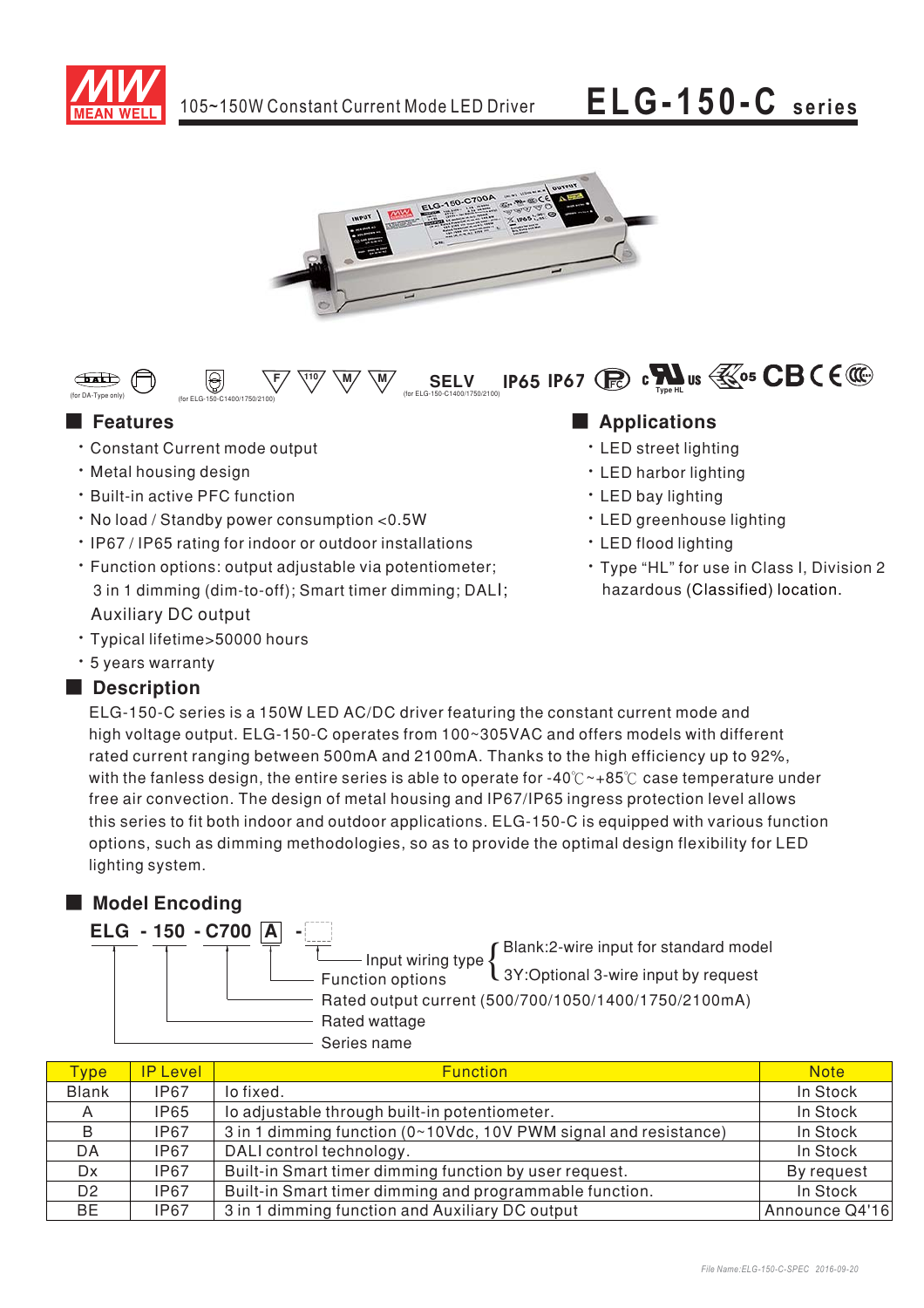

### **SPECIFICATION**

| <b>MODEL</b>                                                                             |                                                                                                                                                              | ELG-150-C500                                                                                                                                                                                                                                                                                                                                                                                                                                                                                                                                                                                                                                                                                                                                                                                                                                                                                                                      | ELG-150-C700                                            | ELG-150-C1050                                                                                                            | ELG-150-C1400                                                | ELG-150-C1750□ ELG-150-C2100□ |                 |  |
|------------------------------------------------------------------------------------------|--------------------------------------------------------------------------------------------------------------------------------------------------------------|-----------------------------------------------------------------------------------------------------------------------------------------------------------------------------------------------------------------------------------------------------------------------------------------------------------------------------------------------------------------------------------------------------------------------------------------------------------------------------------------------------------------------------------------------------------------------------------------------------------------------------------------------------------------------------------------------------------------------------------------------------------------------------------------------------------------------------------------------------------------------------------------------------------------------------------|---------------------------------------------------------|--------------------------------------------------------------------------------------------------------------------------|--------------------------------------------------------------|-------------------------------|-----------------|--|
|                                                                                          | <b>RATED CURRENT</b>                                                                                                                                         | 500mA                                                                                                                                                                                                                                                                                                                                                                                                                                                                                                                                                                                                                                                                                                                                                                                                                                                                                                                             | 700mA                                                   | 1050mA                                                                                                                   | 1400mA                                                       | 1750mA                        | 2100mA          |  |
|                                                                                          |                                                                                                                                                              | 200VAC ~ 305VAC                                                                                                                                                                                                                                                                                                                                                                                                                                                                                                                                                                                                                                                                                                                                                                                                                                                                                                                   |                                                         |                                                                                                                          |                                                              |                               |                 |  |
|                                                                                          |                                                                                                                                                              | 150W                                                                                                                                                                                                                                                                                                                                                                                                                                                                                                                                                                                                                                                                                                                                                                                                                                                                                                                              | 149.8W                                                  | 150.15W                                                                                                                  | 149.8W                                                       | 150.5W                        | 151.2W          |  |
|                                                                                          | <b>RATED POWER</b>                                                                                                                                           | 100VAC ~ 180VAC                                                                                                                                                                                                                                                                                                                                                                                                                                                                                                                                                                                                                                                                                                                                                                                                                                                                                                                   |                                                         |                                                                                                                          |                                                              |                               |                 |  |
|                                                                                          |                                                                                                                                                              | 105W                                                                                                                                                                                                                                                                                                                                                                                                                                                                                                                                                                                                                                                                                                                                                                                                                                                                                                                              | 105W                                                    | 105W                                                                                                                     | 105W                                                         | 105W                          | 105W            |  |
|                                                                                          | <b>CONSTANT CURRENT REGION Note.2   150 ~ 300V</b>                                                                                                           |                                                                                                                                                                                                                                                                                                                                                                                                                                                                                                                                                                                                                                                                                                                                                                                                                                                                                                                                   | $107 - 214V$                                            | 72~143V                                                                                                                  | $54 - 107V$                                                  | $43 - 86V$                    | $36 - 72V$      |  |
|                                                                                          | <b>OPEN CIRCUIT VOLTAGE(max.)</b>                                                                                                                            | 315V                                                                                                                                                                                                                                                                                                                                                                                                                                                                                                                                                                                                                                                                                                                                                                                                                                                                                                                              | 225V                                                    | 151V                                                                                                                     | 115V                                                         | 94 V                          | 80V             |  |
| <b>OUTPUT</b>                                                                            |                                                                                                                                                              |                                                                                                                                                                                                                                                                                                                                                                                                                                                                                                                                                                                                                                                                                                                                                                                                                                                                                                                                   | Adjustable for A-Type only (via built-in potentiometer) |                                                                                                                          |                                                              |                               |                 |  |
|                                                                                          | <b>CURRENT ADJ. RANGE</b>                                                                                                                                    | $250 - 500$ mA                                                                                                                                                                                                                                                                                                                                                                                                                                                                                                                                                                                                                                                                                                                                                                                                                                                                                                                    | $350 - 700$ mA                                          | $525 - 1050$ mA                                                                                                          | $700 - 1400$ mA                                              | $875 - 1750$ mA               | $1050 - 2100mA$ |  |
|                                                                                          | <b>CURRENT RIPPLE</b>                                                                                                                                        | 5.0% max. @rated current                                                                                                                                                                                                                                                                                                                                                                                                                                                                                                                                                                                                                                                                                                                                                                                                                                                                                                          |                                                         |                                                                                                                          |                                                              |                               |                 |  |
|                                                                                          | <b>CURRENT TOLERANCE</b>                                                                                                                                     | ±5.0%                                                                                                                                                                                                                                                                                                                                                                                                                                                                                                                                                                                                                                                                                                                                                                                                                                                                                                                             |                                                         |                                                                                                                          |                                                              |                               |                 |  |
|                                                                                          | <b>AUXILIARY DC OUTPUT</b>                                                                                                                                   | Nominal 15V(deviation 11.5~15.5V)@0.4A for BE-Type only                                                                                                                                                                                                                                                                                                                                                                                                                                                                                                                                                                                                                                                                                                                                                                                                                                                                           |                                                         |                                                                                                                          |                                                              |                               |                 |  |
|                                                                                          | <b>SET UP TIME</b> Note.4                                                                                                                                    | 1600ms/115VAC<br>500ms/230VAC                                                                                                                                                                                                                                                                                                                                                                                                                                                                                                                                                                                                                                                                                                                                                                                                                                                                                                     |                                                         |                                                                                                                          |                                                              |                               |                 |  |
|                                                                                          |                                                                                                                                                              |                                                                                                                                                                                                                                                                                                                                                                                                                                                                                                                                                                                                                                                                                                                                                                                                                                                                                                                                   |                                                         |                                                                                                                          |                                                              |                               |                 |  |
|                                                                                          | <b>VOLTAGE RANGE</b> Note.3                                                                                                                                  | $100 - 305$ VAC                                                                                                                                                                                                                                                                                                                                                                                                                                                                                                                                                                                                                                                                                                                                                                                                                                                                                                                   | $142 - 431VDC$                                          |                                                                                                                          |                                                              |                               |                 |  |
|                                                                                          |                                                                                                                                                              | (Please refer to "STATIC CHARACTERISTIC" section)                                                                                                                                                                                                                                                                                                                                                                                                                                                                                                                                                                                                                                                                                                                                                                                                                                                                                 |                                                         |                                                                                                                          |                                                              |                               |                 |  |
|                                                                                          | <b>FREQUENCY RANGE</b>                                                                                                                                       | $47 - 63$ Hz                                                                                                                                                                                                                                                                                                                                                                                                                                                                                                                                                                                                                                                                                                                                                                                                                                                                                                                      |                                                         |                                                                                                                          |                                                              |                               |                 |  |
|                                                                                          | POWER FACTOR (Typ.)                                                                                                                                          |                                                                                                                                                                                                                                                                                                                                                                                                                                                                                                                                                                                                                                                                                                                                                                                                                                                                                                                                   |                                                         | PF≥0.97/115VAC, PF≥0.95/230VAC, PF≥0.92/277VAC@full load<br>(Please refer to "POWER FACTOR (PF) CHARACTERISTIC" section) |                                                              |                               |                 |  |
|                                                                                          |                                                                                                                                                              |                                                                                                                                                                                                                                                                                                                                                                                                                                                                                                                                                                                                                                                                                                                                                                                                                                                                                                                                   |                                                         |                                                                                                                          |                                                              |                               |                 |  |
|                                                                                          | <b>TOTAL HARMONIC DISTORTION</b>                                                                                                                             |                                                                                                                                                                                                                                                                                                                                                                                                                                                                                                                                                                                                                                                                                                                                                                                                                                                                                                                                   |                                                         | (Please refer to "TOTAL HARMONIC DISTORTION(THD)" section)                                                               | THD<20%(@load≧50%/115VC; @load≧60%/230VAC; @load≧75%/277VAC) |                               |                 |  |
| <b>INPUT</b>                                                                             |                                                                                                                                                              |                                                                                                                                                                                                                                                                                                                                                                                                                                                                                                                                                                                                                                                                                                                                                                                                                                                                                                                                   |                                                         |                                                                                                                          |                                                              |                               |                 |  |
|                                                                                          | <b>EFFICIENCY</b> (Typ.)                                                                                                                                     | 92%                                                                                                                                                                                                                                                                                                                                                                                                                                                                                                                                                                                                                                                                                                                                                                                                                                                                                                                               | 92%                                                     | 92%                                                                                                                      | 91%                                                          | 91%                           | 91%             |  |
|                                                                                          | AC CURRENT (Typ.)                                                                                                                                            | 1.7A / 115VAC<br>0.9A / 230VAC<br>0.7A/277VAC                                                                                                                                                                                                                                                                                                                                                                                                                                                                                                                                                                                                                                                                                                                                                                                                                                                                                     |                                                         |                                                                                                                          |                                                              |                               |                 |  |
|                                                                                          | <b>INRUSH CURRENT(Typ.)</b>                                                                                                                                  | COLD START 65A(twidth=485µs measured at 50% Ipeak)/230VAC; Per NEMA 410                                                                                                                                                                                                                                                                                                                                                                                                                                                                                                                                                                                                                                                                                                                                                                                                                                                           |                                                         |                                                                                                                          |                                                              |                               |                 |  |
|                                                                                          | MAX. No. of PSUs on 16A<br><b>CIRCUIT BREAKER</b>                                                                                                            | 3 units (circuit breaker of type B) / 6 units (circuit breaker of type C) at 230VAC                                                                                                                                                                                                                                                                                                                                                                                                                                                                                                                                                                                                                                                                                                                                                                                                                                               |                                                         |                                                                                                                          |                                                              |                               |                 |  |
|                                                                                          | <b>LEAKAGE CURRENT</b>                                                                                                                                       | <0.75mA/277VAC                                                                                                                                                                                                                                                                                                                                                                                                                                                                                                                                                                                                                                                                                                                                                                                                                                                                                                                    |                                                         |                                                                                                                          |                                                              |                               |                 |  |
| No load power consumption <0.5W for Blank / A / Dx / D2-Type<br><b>NO LOAD / STANDBY</b> |                                                                                                                                                              |                                                                                                                                                                                                                                                                                                                                                                                                                                                                                                                                                                                                                                                                                                                                                                                                                                                                                                                                   |                                                         |                                                                                                                          |                                                              |                               |                 |  |
|                                                                                          | <b>POWER CONSUMPTION</b>                                                                                                                                     | Standby power consumption <0.5W for B / DA-Type                                                                                                                                                                                                                                                                                                                                                                                                                                                                                                                                                                                                                                                                                                                                                                                                                                                                                   |                                                         |                                                                                                                          |                                                              |                               |                 |  |
|                                                                                          | <b>SHORT CIRCUIT</b>                                                                                                                                         |                                                                                                                                                                                                                                                                                                                                                                                                                                                                                                                                                                                                                                                                                                                                                                                                                                                                                                                                   |                                                         | Hiccup mode, recovers automatically after fault condition is removed                                                     |                                                              |                               |                 |  |
|                                                                                          | <b>PROTECTION OVER VOLTAGE</b>                                                                                                                               | $320 - 360V$                                                                                                                                                                                                                                                                                                                                                                                                                                                                                                                                                                                                                                                                                                                                                                                                                                                                                                                      | $230 - 265V$                                            | $155 - 180V$                                                                                                             | $128 - 150V$                                                 | $96 - 106V$                   | $82 - 92V$      |  |
|                                                                                          |                                                                                                                                                              | Shut down o/p voltage, re-power on to recover                                                                                                                                                                                                                                                                                                                                                                                                                                                                                                                                                                                                                                                                                                                                                                                                                                                                                     |                                                         |                                                                                                                          |                                                              |                               |                 |  |
|                                                                                          | <b>OVER TEMPERATURE</b>                                                                                                                                      | Shut down o/p voltage, re-power on to recover                                                                                                                                                                                                                                                                                                                                                                                                                                                                                                                                                                                                                                                                                                                                                                                                                                                                                     |                                                         |                                                                                                                          |                                                              |                               |                 |  |
|                                                                                          | <b>WORKING TEMP.</b>                                                                                                                                         | Tcase=-40 ~ +85℃ (Please refer to "OUTPUT LOAD vs TEMPERATURE" section)                                                                                                                                                                                                                                                                                                                                                                                                                                                                                                                                                                                                                                                                                                                                                                                                                                                           |                                                         |                                                                                                                          |                                                              |                               |                 |  |
|                                                                                          | <b>MAX. CASE TEMP.</b>                                                                                                                                       | Tcase= $+85^{\circ}$ C                                                                                                                                                                                                                                                                                                                                                                                                                                                                                                                                                                                                                                                                                                                                                                                                                                                                                                            |                                                         |                                                                                                                          |                                                              |                               |                 |  |
|                                                                                          | <b>WORKING HUMIDITY</b>                                                                                                                                      | 20 ~ 95% RH non-condensing                                                                                                                                                                                                                                                                                                                                                                                                                                                                                                                                                                                                                                                                                                                                                                                                                                                                                                        |                                                         |                                                                                                                          |                                                              |                               |                 |  |
| <b>ENVIRONMENT</b>                                                                       | <b>STORAGE TEMP., HUMIDITY</b>                                                                                                                               | $-40 \sim +80^{\circ}$ C, 10 ~ 95% RH                                                                                                                                                                                                                                                                                                                                                                                                                                                                                                                                                                                                                                                                                                                                                                                                                                                                                             |                                                         |                                                                                                                          |                                                              |                               |                 |  |
|                                                                                          | <b>TEMP. COEFFICIENT</b>                                                                                                                                     | $\pm 0.03\%$ /°C (0 ~ 60°C)                                                                                                                                                                                                                                                                                                                                                                                                                                                                                                                                                                                                                                                                                                                                                                                                                                                                                                       |                                                         |                                                                                                                          |                                                              |                               |                 |  |
|                                                                                          | VIBRATION                                                                                                                                                    | 10 ~ 500Hz, 5G 12min./1cycle, period for 72min. each along X, Y, Z axes                                                                                                                                                                                                                                                                                                                                                                                                                                                                                                                                                                                                                                                                                                                                                                                                                                                           |                                                         |                                                                                                                          |                                                              |                               |                 |  |
|                                                                                          |                                                                                                                                                              | UL8750(type"HL"), CSA C22.2 No. 250.13-12; ENEC EN61347-1, EN61347-2-13 independent, EN62384;                                                                                                                                                                                                                                                                                                                                                                                                                                                                                                                                                                                                                                                                                                                                                                                                                                     |                                                         |                                                                                                                          |                                                              |                               |                 |  |
|                                                                                          | <b>SAFETY STANDARDS</b>                                                                                                                                      | GB19510.1 GB19510.14; IP65 or IP67 approved                                                                                                                                                                                                                                                                                                                                                                                                                                                                                                                                                                                                                                                                                                                                                                                                                                                                                       |                                                         |                                                                                                                          |                                                              |                               |                 |  |
|                                                                                          | <b>DALI STANDARDS</b>                                                                                                                                        | Compliance to IEC62386-101, 102, 207 for DA-Type only                                                                                                                                                                                                                                                                                                                                                                                                                                                                                                                                                                                                                                                                                                                                                                                                                                                                             |                                                         |                                                                                                                          |                                                              |                               |                 |  |
|                                                                                          | <b>WITHSTAND VOLTAGE</b>                                                                                                                                     | I/P-O/P:3.75KVAC I/P-FG:2.0KVAC O/P-FG:1.5KVAC                                                                                                                                                                                                                                                                                                                                                                                                                                                                                                                                                                                                                                                                                                                                                                                                                                                                                    |                                                         |                                                                                                                          |                                                              |                               |                 |  |
| <b>SAFETY &amp;</b>                                                                      | <b>ISOLATION RESISTANCE</b>                                                                                                                                  | I/P-O/P, I/P-FG, O/P-FG:100M Ohms / 500VDC / 25°C / 70% RH                                                                                                                                                                                                                                                                                                                                                                                                                                                                                                                                                                                                                                                                                                                                                                                                                                                                        |                                                         |                                                                                                                          |                                                              |                               |                 |  |
| <b>EMC</b>                                                                               | <b>EMC EMISSION</b>                                                                                                                                          | Compliance to EN55015, EN61000-3-2 Class C (@load≥60%) ; EN61000-3-3; GB17743, GB17625.1                                                                                                                                                                                                                                                                                                                                                                                                                                                                                                                                                                                                                                                                                                                                                                                                                                          |                                                         |                                                                                                                          |                                                              |                               |                 |  |
|                                                                                          | <b>EMC IMMUNITY</b>                                                                                                                                          | Compliance to EN61000-4-2,3,4,5,6,8,11; EN61547, light industry level (surge immunity Line-Earth 6KV, Line-Line 4KV)                                                                                                                                                                                                                                                                                                                                                                                                                                                                                                                                                                                                                                                                                                                                                                                                              |                                                         |                                                                                                                          |                                                              |                               |                 |  |
|                                                                                          | <b>MTBF</b>                                                                                                                                                  | 1098.95K hrs min. Telcordia SR-332 (Bellcore)<br>308.5Khrs min.<br>MIL-HDBK-217F (25 $\degree$ C)                                                                                                                                                                                                                                                                                                                                                                                                                                                                                                                                                                                                                                                                                                                                                                                                                                 |                                                         |                                                                                                                          |                                                              |                               |                 |  |
|                                                                                          | <b>DIMENSION</b>                                                                                                                                             | 308.5Khrs min.<br>MIL-HDBK-217F (25℃)<br>219*63*35.5 mm (L*W*H)                                                                                                                                                                                                                                                                                                                                                                                                                                                                                                                                                                                                                                                                                                                                                                                                                                                                   |                                                         |                                                                                                                          |                                                              |                               |                 |  |
| <b>OTHERS</b>                                                                            | <b>PACKING</b>                                                                                                                                               |                                                                                                                                                                                                                                                                                                                                                                                                                                                                                                                                                                                                                                                                                                                                                                                                                                                                                                                                   |                                                         |                                                                                                                          |                                                              |                               |                 |  |
|                                                                                          | 0.85Kg; 16pcs / 14.6kg / 0.77 CUFT<br>1. All parameters NOT specially mentioned are measured at 230VAC input, rated current and 25°C of ambient temperature. |                                                                                                                                                                                                                                                                                                                                                                                                                                                                                                                                                                                                                                                                                                                                                                                                                                                                                                                                   |                                                         |                                                                                                                          |                                                              |                               |                 |  |
| <b>NOTE</b>                                                                              | under rated power delivery.                                                                                                                                  | 2. Please refer to "DRIVING METHODS OF LED MODULE". For DA-Type, Constant Current region is 60%~100% of maximum voltage<br>3. De-rating may be needed under low input voltages. Please refer to "STATIC CHARACTERISTIC" sections for details.<br>4. Length of set up time is measured at first cold start. Turning ON/OFF the driver may lead to increase of the set up time.<br>5. The driver is considered as a component that will be operated in combination with final equipment. Since EMC performance will be affected by the<br>complete installation, the final equipment manufacturers must re-qualify EMC Directive on the complete installation again.<br>6. This series meets the typical life expectancy of >50,000 hours of operation when Tcase, particularly (tc) point (or TMP, per DLC), is about 75°C or less.<br>7. Please refer to the warranty statement on MEAN WELL's website at http://www.meanwell.com |                                                         |                                                                                                                          |                                                              |                               |                 |  |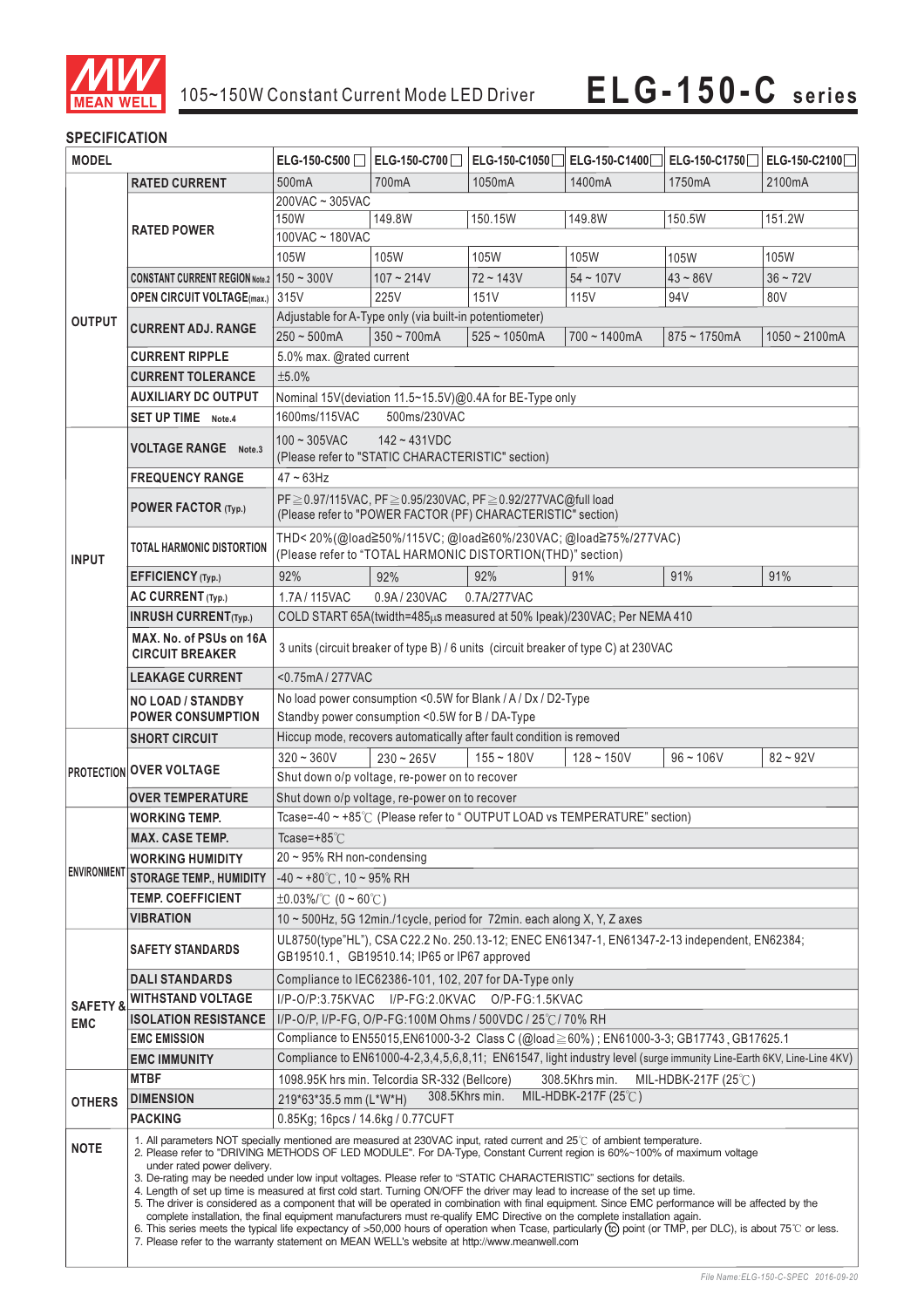



## **DRIVING METHODS OF LED MODULE**

※ This series works in constant current mode to directly drive the LEDs.



Typical output current normalized by rated current (%)

◎ This characteristic applies to Blank/A/B/DX/D2/BE-Type, For DA-Type, the Constant Current area is 60%~100% Vo. In the constant current region, the highest voltage at the output of the driver depends on the configuration of the end systems.

Should there be any compatibility issues, please contact MEAN WELL.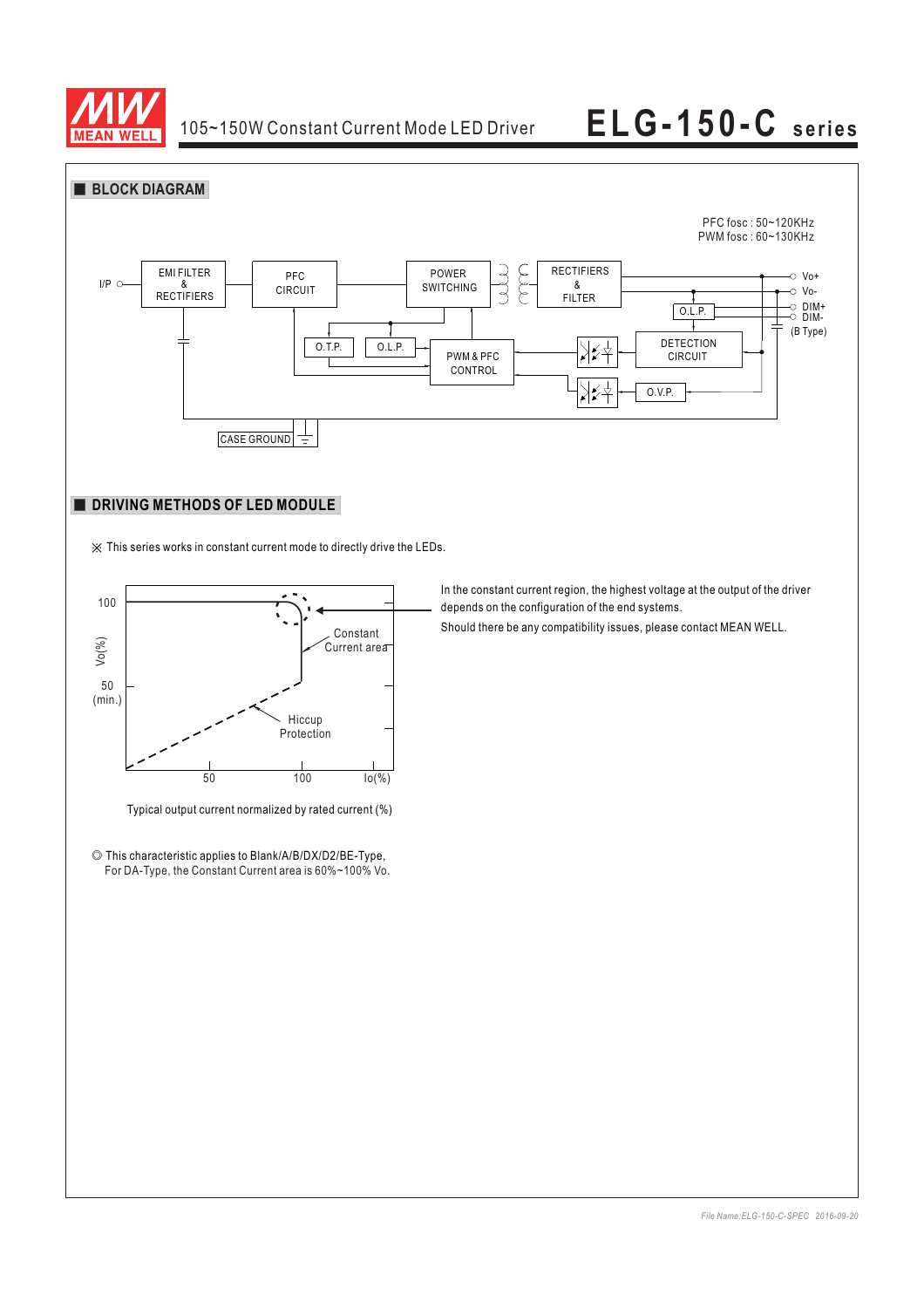

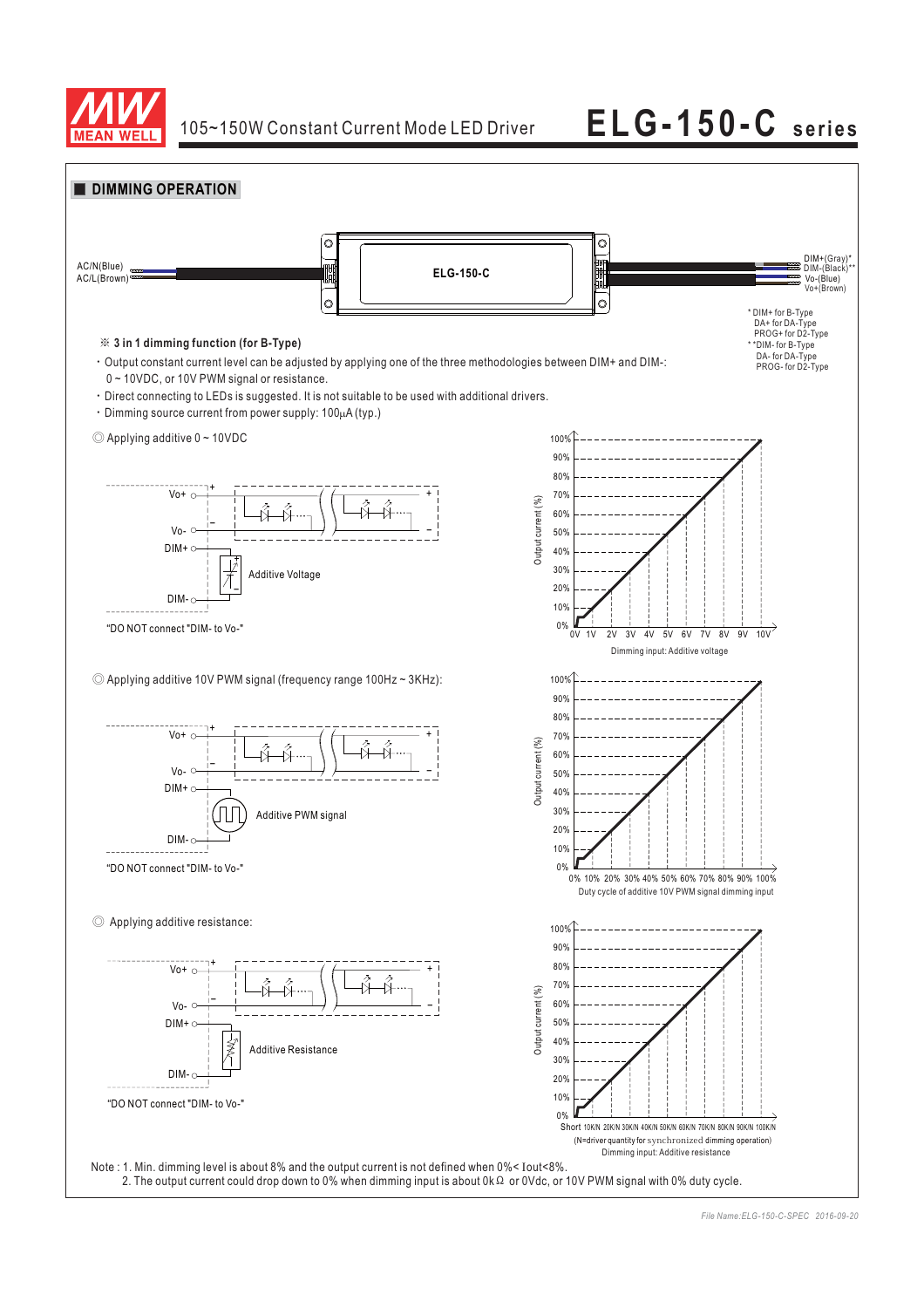

### ※ **DAL Interface (primary side; for DA-Type) I**

- Apply DALI signal between DA+ and DA-.
- $\cdot$  DALI protocol comprises 16 groups and 64 addresses.
- First step is fixed at 8% of output.

### ※ **Smart timer dimming function (for Dxx-Type by User definition)**

MEAN WELL Smart timer dimming primarily provides the adaptive proportion dimming profile for the output constant current level to perform up to 14 consecutive hours. 3 dimming profiles hereunder are defined accounting for the most frequently seen applications. If other options may be needed, please contact MEAN WELL for details.

 $Ex:$   $\odot$  D01-Type: the profile recommended for residential lighting



Set up for D01-Type in Smart timer dimming software program:

|         | Τ1    | T <sub>2</sub> | T <sub>3</sub> | T4  |
|---------|-------|----------------|----------------|-----|
| TIME**  | 06:00 | 07:00          | 11:00          | --- |
| LEVEL** | 100%  | 70%            | 50%            | 70% |

### Operating Time(HH:MM)

\*\*: TIME matches Operating Time in the diagram whereas LEVEL matches Dimming Level.

Example: If a residential lighting application adopts D01-Type, when turning on the power supply at 6:00pm, for instance:

[1] The power supply will switch to the constant current level at 100% starting from 6:00pm.

[2] The power supply will switch to the constant current level at 70% in turn, starting from 0:00am, which is 06:00 after the power supply turns on.

[3] The power supply will switch to the constant current level at 50% in turn, starting from 1:00am, which is 07:00 after the power supply turns on.

[4] The power supply will switch to the constant current level at 70% in turn, starting from 5:00am, which is 11:00 after the power supply turns on. The constant current level remains till 8:00am, which is 14:00 after the power supply turns on.

Ex:  $\odot$  D02-Type: the profile recommended for street lighting



Set up for D02-Type in Smart timer dimming software program:

|         | Τ1    | Τ2    | T3   | T <sub>4</sub> | T5    |
|---------|-------|-------|------|----------------|-------|
| TIME**  | 01:00 | 03:00 | 8:00 | 11:00          | $---$ |
| LEVEL** | 50%   | 80%   | 100% | 60%            | 80%   |

Operating Time(HH:MM)

- \*\*: TIME matches Operating Time in the diagram whereas LEVEL matches Dimming Level.
- Example: If a street lighting application adopts D02-Type, when turning on the power supply at 5:00pm, for instance:

[1] The power supply will switch to the constant current level at 50% starting from 5:00pm.

[2] The power supply will switch to the constant current level at 80% in turn, starting from 6:00pm, which is 01:00 after the power supply turns on.

[3] The power supply will switch to the constant current level at 100% in turn, starting from 8:00pm, which is 03:00 after the power supply turns on.

[4] The power supply will switch to the constant current level at 60% in turn, starting from 1:00am, which is 08:00 after the power supply turns on.

[5] The power supply will switch to the constant current level at 80% in turn, starting from 4:00am, which is 11:00 after the power supply turns on. The constant current level remains till 6:30am, which is 14:00 after the power supply turns on.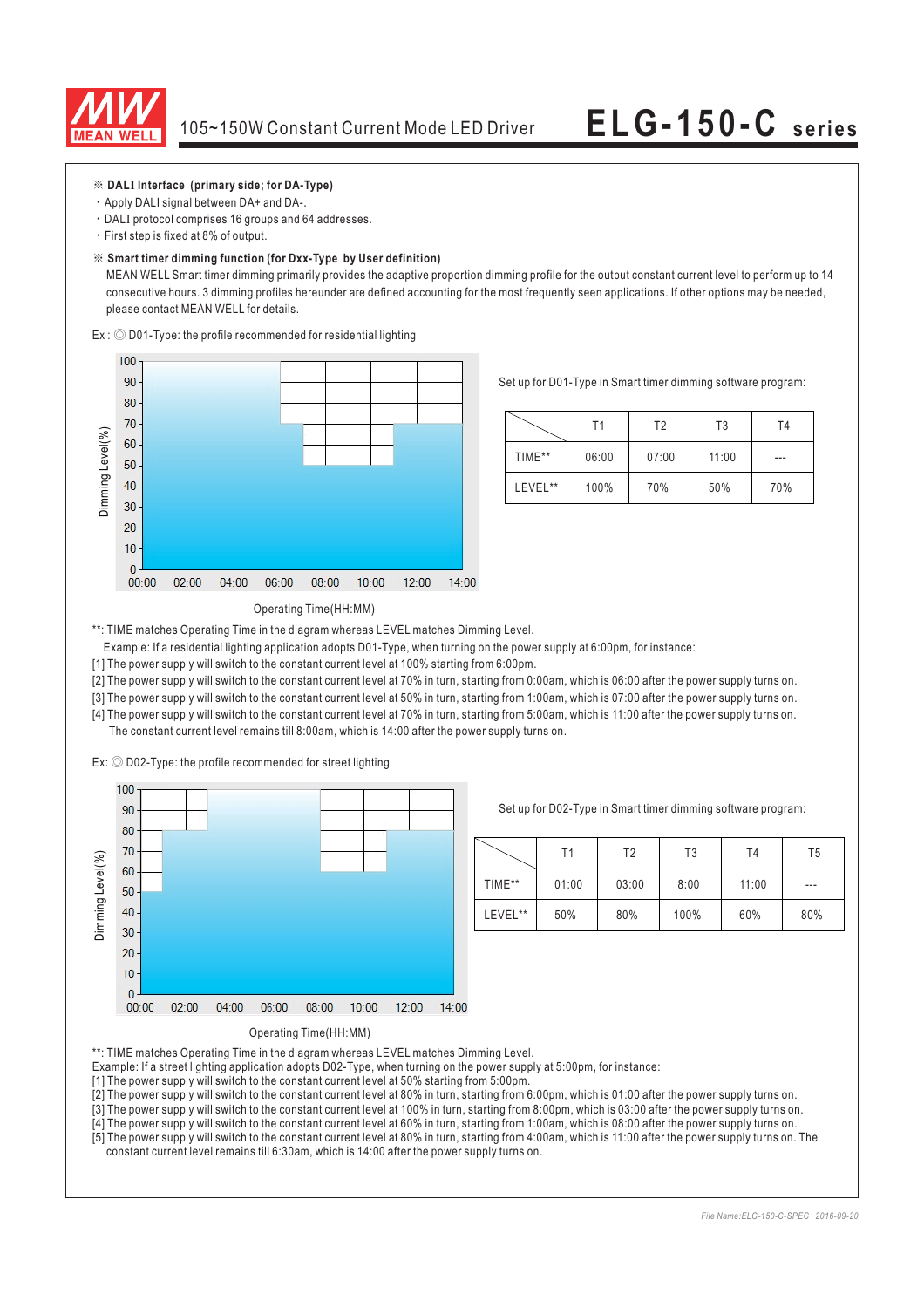



Set up for D03-Type in Smart timer dimming software program:

|         | Τ1    | T <sub>2</sub> | T3  |
|---------|-------|----------------|-----|
| TIME**  | 01:30 | 11:00          |     |
| LEVEL** | 70%   | 100%           | 70% |

\*\*: TIME matches Operating Time in the diagram whereas LEVEL matches Dimming Level.

Example: If a tunnel lighting application adopts D03-Type, when turning on the power supply at 4:30pm, for instance:

[1] The power supply will switch to the constant current level at 70% starting from 4:30pm.

[2] The power supply will switch to the constant current level at 100% in turn, starting from 6:00pm, which is 01:30 after the power supply turns on.

[3] The power supply will switch to the constant current level at 70% in turn, starting from 5:00am, which is 11:00 after the power supply turns on.<br>The constant current level remains till 6:30am, which is 14:00 after the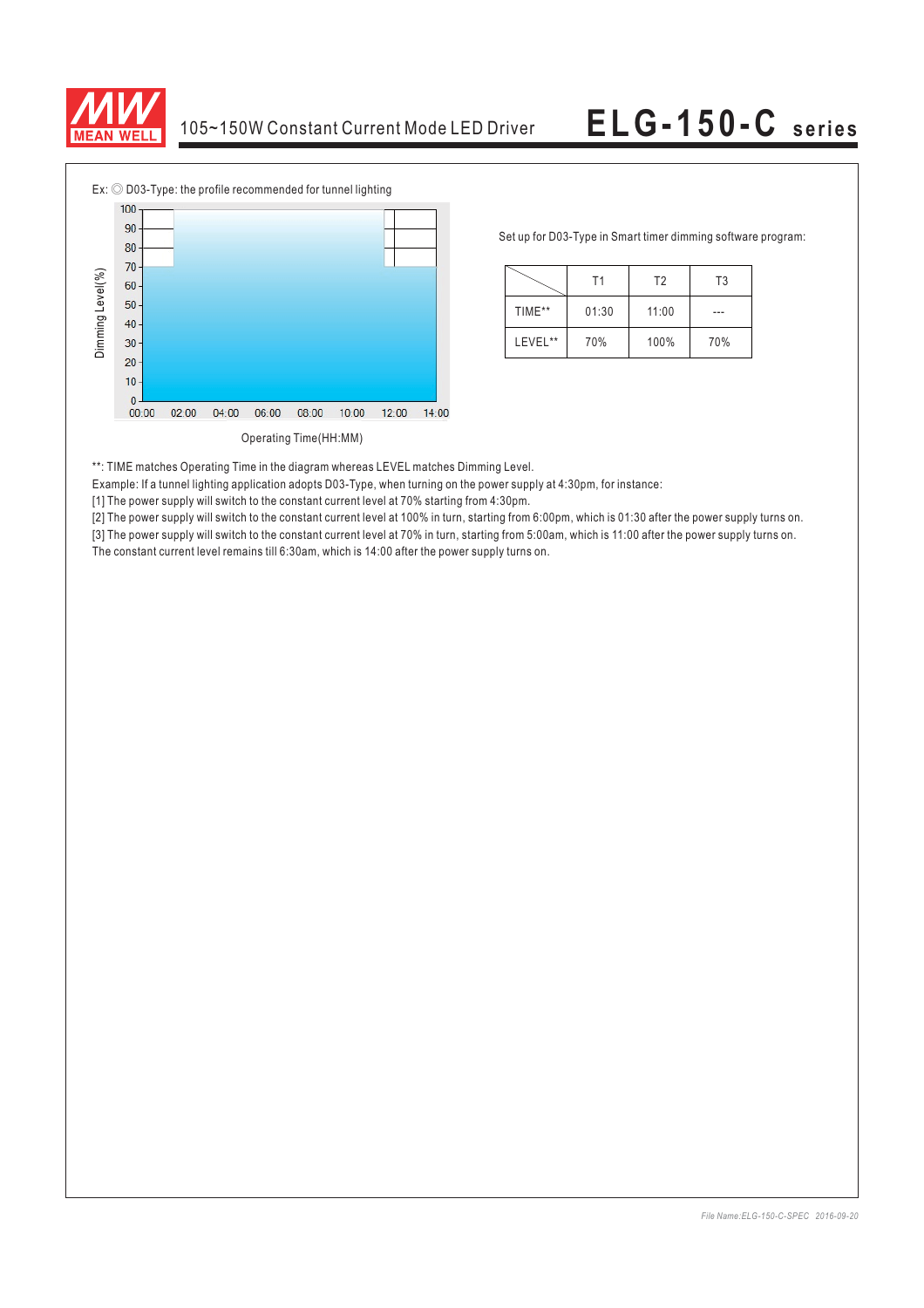

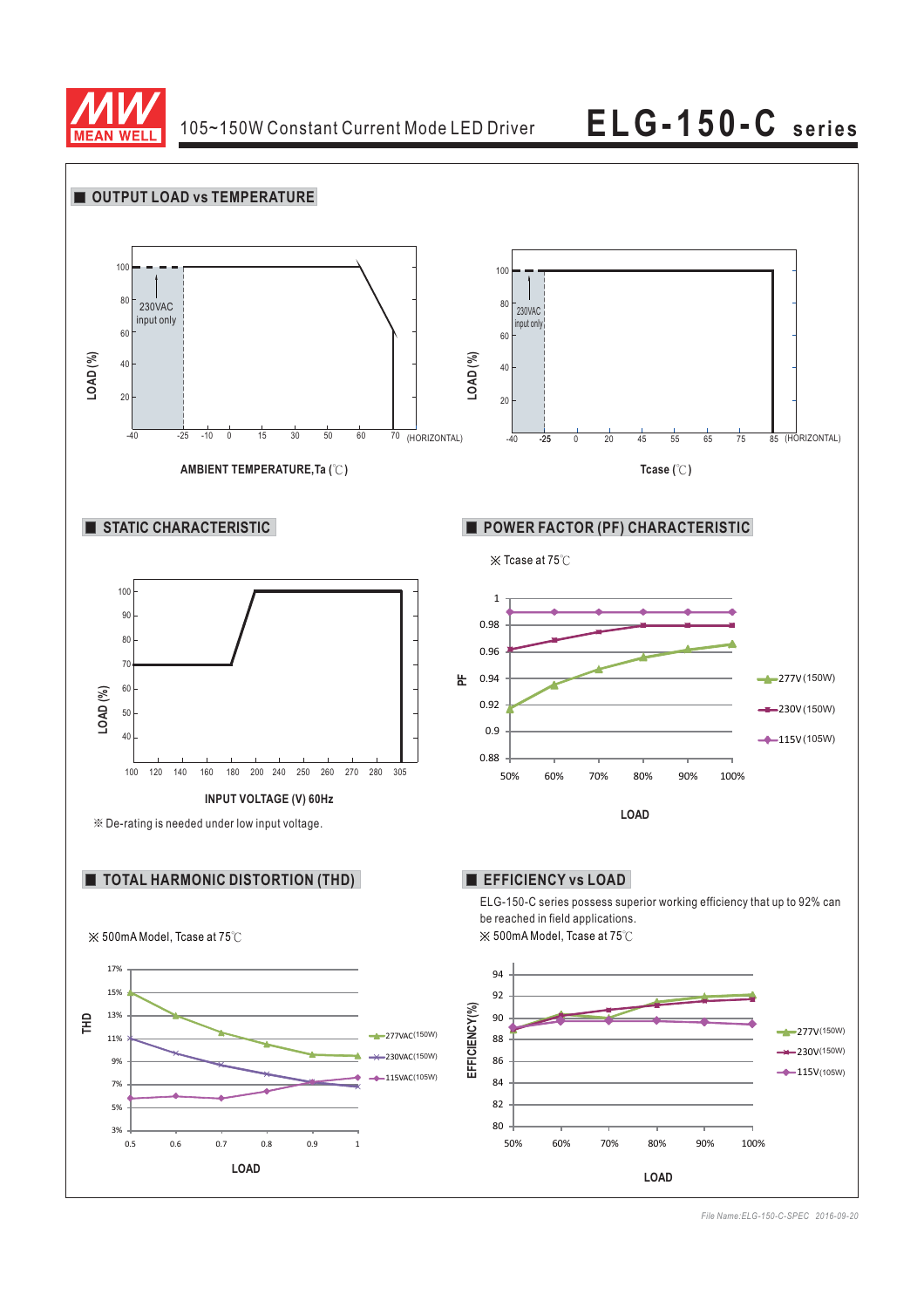



Tcase  $(°C)$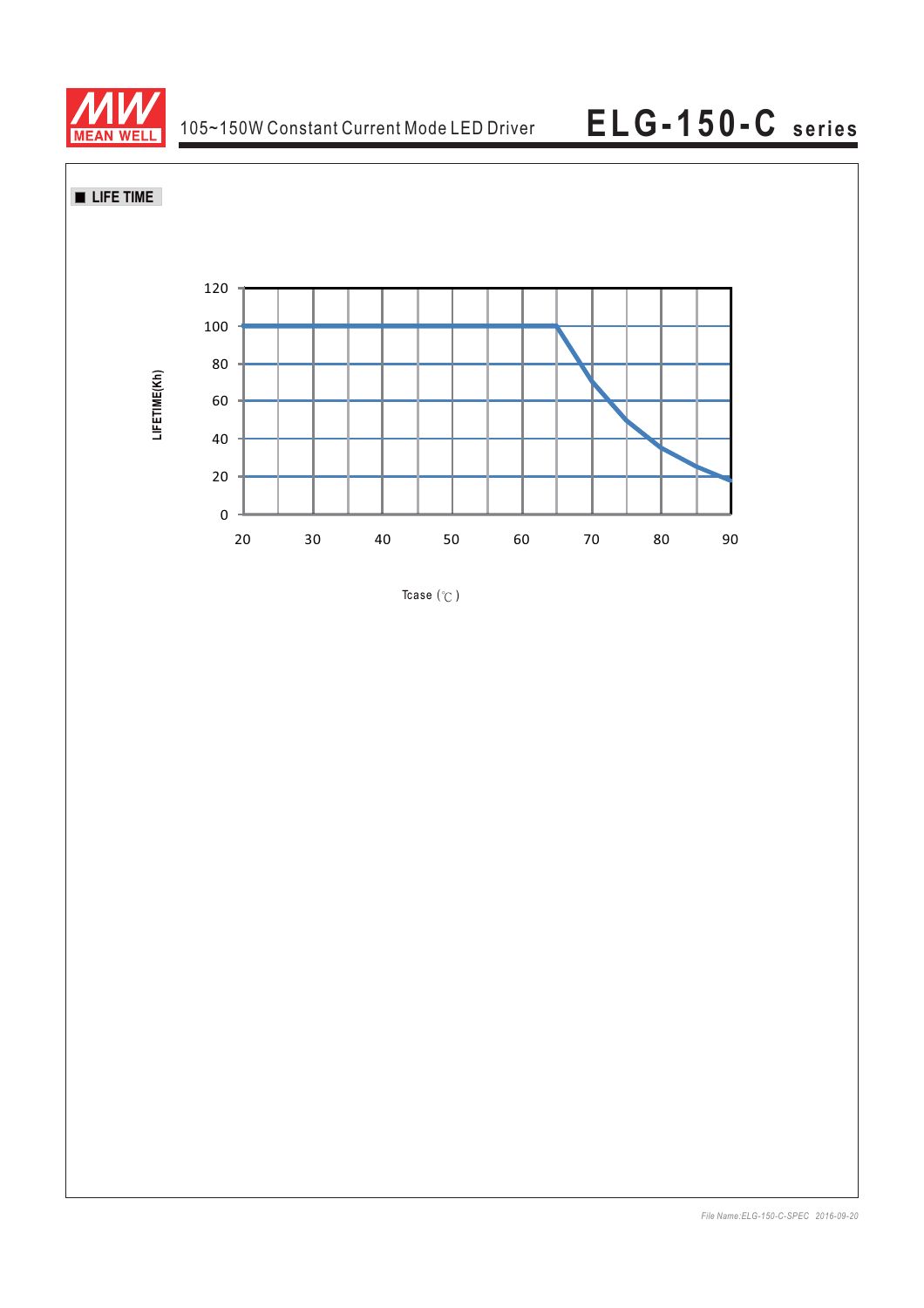

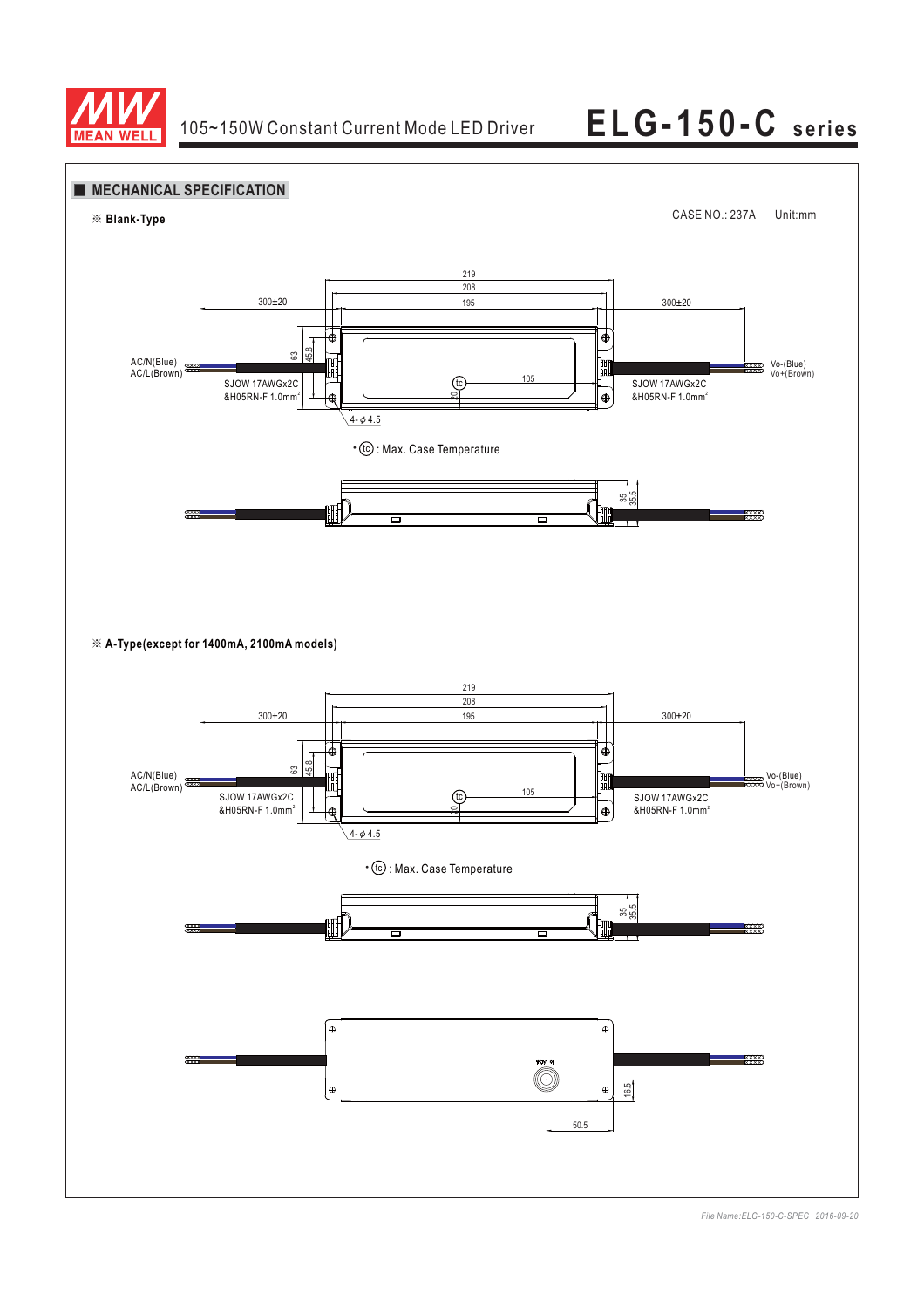

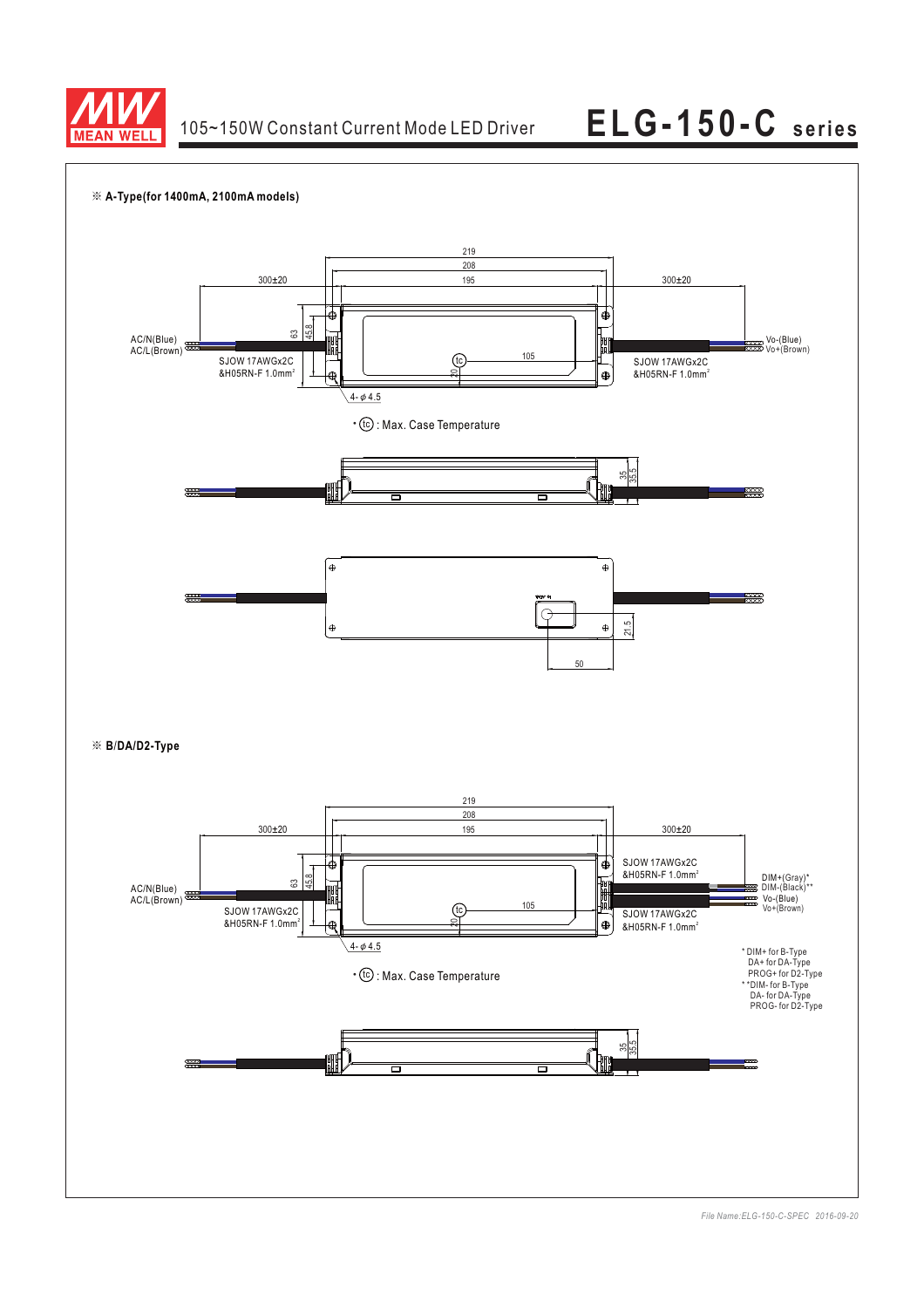